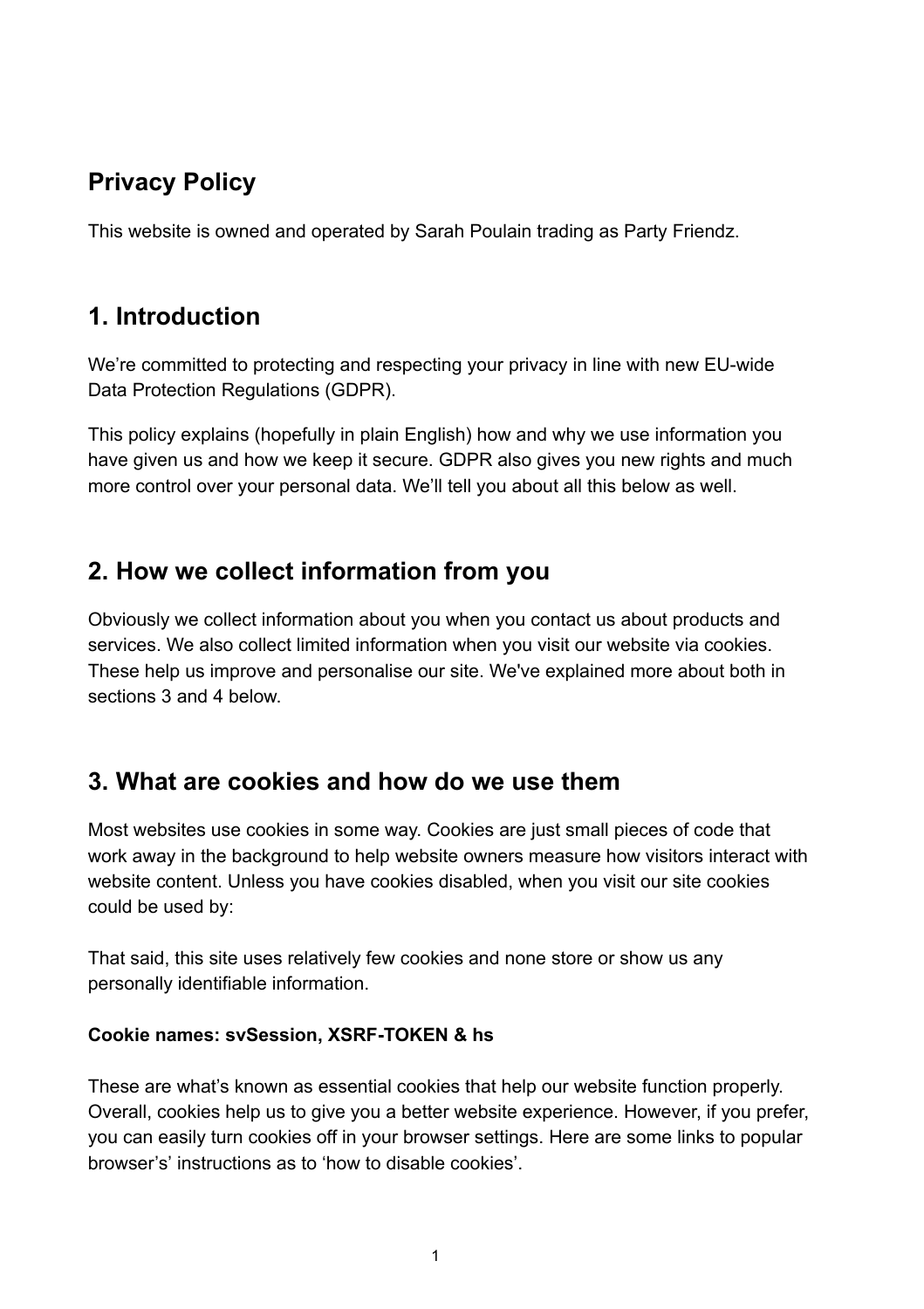#### a. Firefox:

[https://support.mozilla.org/en-US/kb/enable-and-disable-cookies-website-pref](https://support.mozilla.org/en-US/kb/enable-and-disable-cookies-website-preferences) [erences](https://support.mozilla.org/en-US/kb/enable-and-disable-cookies-website-preferences)

- b. Chrome: <https://support.google.com/chrome/answer/95647?hl=en>
- c. Opera: <http://www.opera.com/help/tutorials/security/cookies/>
- d. Microsoft Edge: <https://privacy.microsoft.com/en-us/windows-10-microsoft-edge-and-privacy>
- e. Microsoft Internet Explorer: [https://support.microsoft.com/en-gb/help/17442/windows-internet-explorer-del](https://support.microsoft.com/en-gb/help/17442/windows-internet-explorer-delete-manage-cookies) [ete-manage-cookies](https://support.microsoft.com/en-gb/help/17442/windows-internet-explorer-delete-manage-cookies)

# 4. How we handle information collected when you contact us about products or services

GDPR requires all businesses to have a lawful basis to process personal data about a customer/prospective customer. The law sets out six different lawful bases to choose from. Business owners have to explain to you how and when we process your data and the legal basis for each occurance. Currently our processing fits into three of the six available bases.

'Contractual' basis – this is when processing you data is obvious and necessary, for example you submit an enquiry and ask us to get back to you or you contact us to book a show. Please be assured, we will only use this data for the purposes of offering relevant services to you.

'Legitimate Interests' basis - we may contact you again after we have provided our services. For example we might email you to say thank you for hiring us or to tell you about the same or similar services in the future. We won't bombard you but you are entitled to tell us to never contact you again at any point.

'Legal Obligation' basis - some processing is necessary because we have to comply with the law. For example, when you hire our services. HMRC require us to keep records for at least 5 years.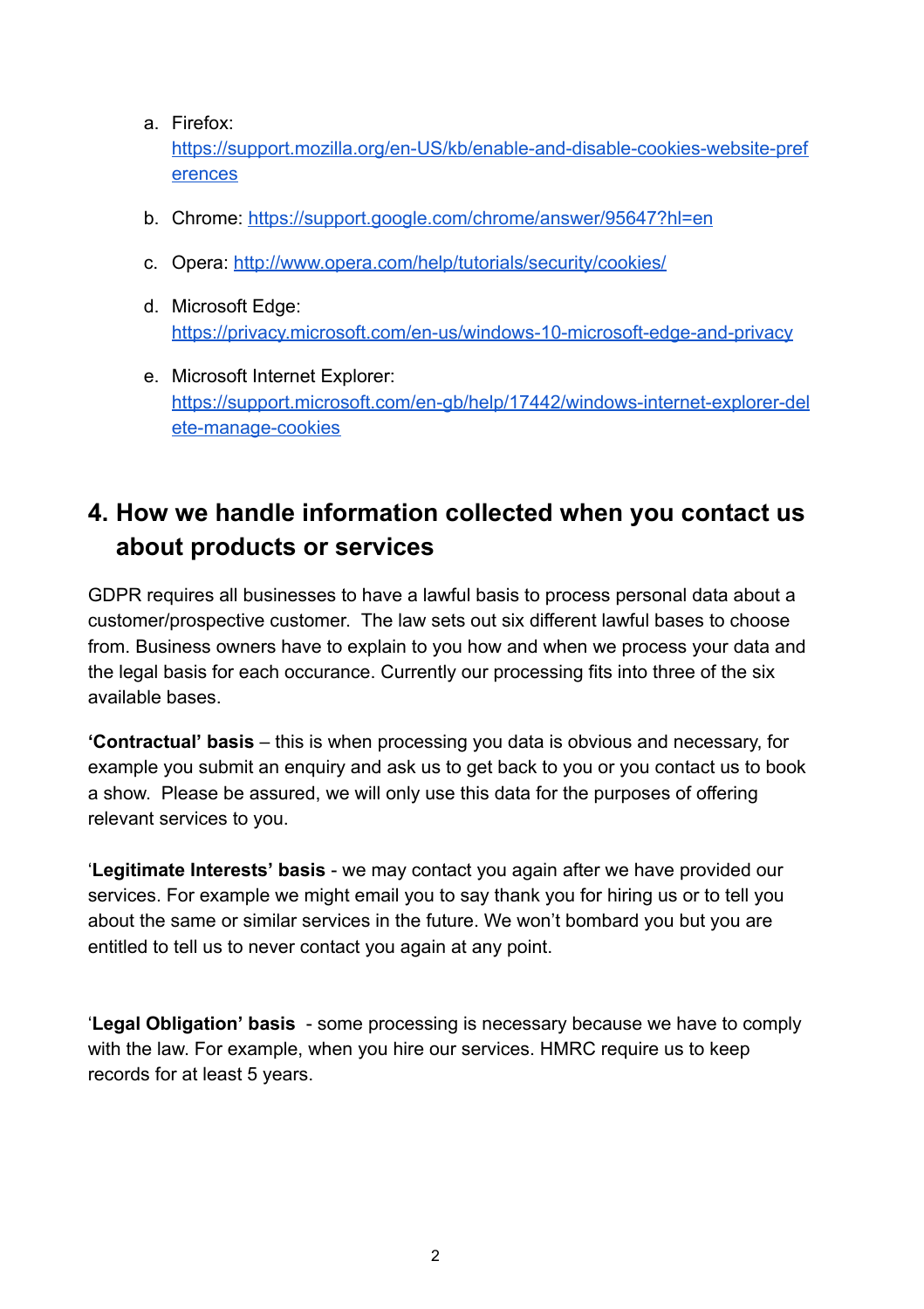# 5. Security of your data

When you give us personal information, we take steps to ensure that it's treated securely. We will absolutely not share your information with third parties for marketing purposes.

- a) When you call, email or contact us via our website or social media, any personal information you give is initially recorded electronically and stored safely.
- b) When you book with us we will confirm by email. If requested we can also send you a paper copy. GDPR doesn't prohibit keeping personally identifiable information on paper but we must take all reasonable steps to make sure it's stored securely. We confirm that we always adhere fully to the safe storage of your personal data be that electronic or paper.
- c) When you use our website [https://partyfriendznw.com](https://partyfriendznw.com/) any information you send via our webform will be secure and communications between your browser and the website are encrypted (SSL).
- d) Our website is hosted on Wix servers which are located in the EU.
- e) We use a third party payment processor. PayPal use robust banking-standard security and protection to make sure your data is processed securely. Read more here https://www.paypal.com/uk/webapps/mpp/ua/privacy-prev
- f) We use Hotmail as our our email provider. Microsoft cloud services like Hotmail are fully compliant with GDPR and emails sent across their servers are end-to-end encrypted by default to prevent other people reading them. See more here https://www.microsoft.com/en-us/TrustCenter/Privacy/gdpr/default.aspx

# 6. Access to your personal information

General Data Protection Regulation (GDPR) provides increased rights for individuals. This is the full list of individual's rights. They don't apply in all circumstances. However, if you wish to exercise any of these rights please contact us using the details below and we'll be happy to help.

• The right to be informed about the processing of your personal information.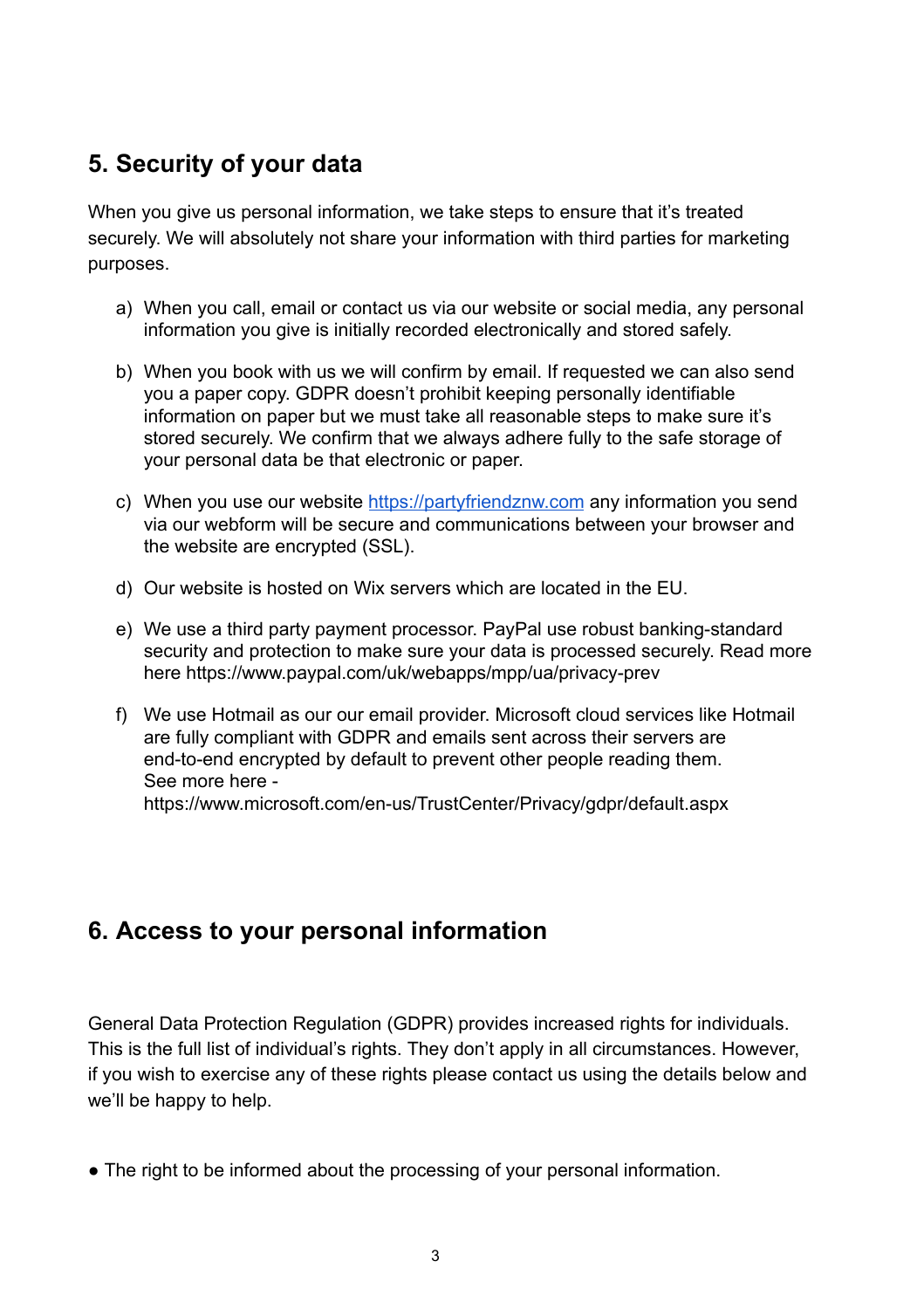• The right to have your personal information corrected if it is inaccurate and to have incomplete personal information completed.

- The right to object to processing of your personal information.
- The right to restrict processing of your personal information.
- The right to have your personal information erased (the "right to be forgotten").

• The right to request access to your personal information and to obtain information about how we process it.

• The right to move, copy or transfer your personal information ("data portability").

● Rights in relation to automated decision making which has a legal effect or otherwise significantly affects you.

After receiving any request, we will tell you when we expect to provide you with the information, and whether we require any fee for providing it to you. Whilst we're expected to provide you with a copy of the information free of charge, we can charge a 'reasonable fee' if your request is unwarranted.

# 7. Data retention period

GDPR says we shouldn't retain your data for longer than is necessary.

We'll only hold your personal information:-

- a) For as long as we have reasonable business needs like carrying out bookings.
- b) To comply with our legal obligations to HMRC 5 years
- c) for as long as we have a legitimate interest

## 8. How you can complain

a. If you are not happy with how we handle your data or you have any complaint then you should tell us by email. Our address is partyfriendz@hotmail.co.uk